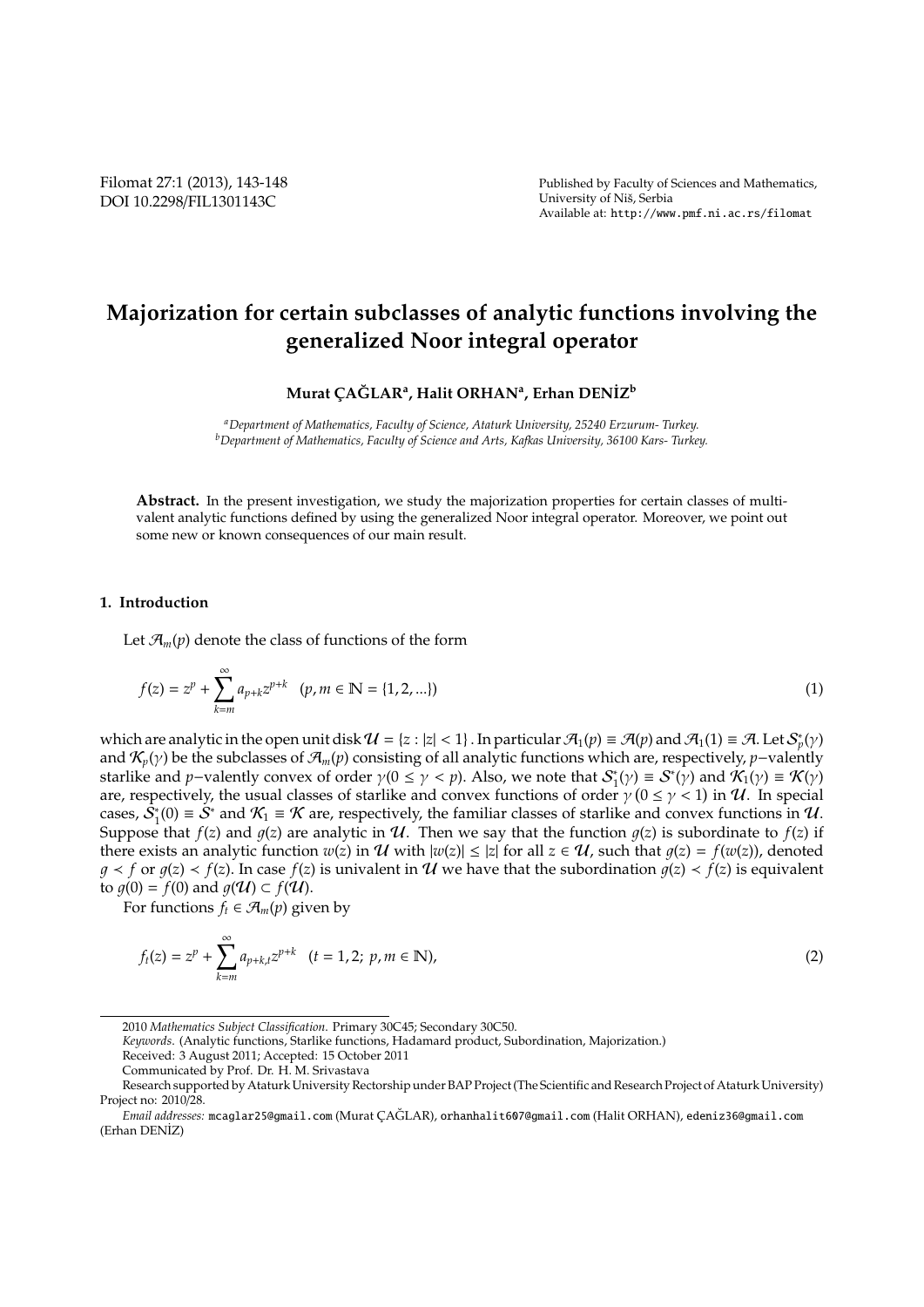we define the Hadamard product (or convolution) of  $f_1$  and  $f_2$  by

$$
(f_1 * f_2)(z) = zp + \sum_{k=m}^{\infty} a_{p+k,1} a_{p+k,2} z^{p+k} = (f_2 * f_1)(z).
$$

Let *f*(*z*) and *g*(*z*) be two analytic functions in *U*. Then we say that the function *f*(*z*) is majorized by *g*(*z*) in  $U$  (see [8]), and write

$$
f(z) \ll g(z) \quad (z \in \mathcal{U}),\tag{3}
$$

if there exists a function  $\varphi(z)$  analytic in  $\mathcal U$ , such that

$$
\left|\varphi(z)\right| \le 1 \text{ and } f(z) = \varphi(z)g(z) \quad (z \in \mathcal{U}).\tag{4}
$$

It may be noted that the notion of majorization (3) is closely related to the concept of quasi-subordination between analytic functions in  $\mathcal{U}$ .

For real or complex numbers *a*, *b*, *c* not belonging to the set {0,−1,−2, ...} , the hypergeometric series is defined by

$$
{}_{2}F_{1}(a,b;c;z) = 1 + \frac{ab}{c} \frac{z}{1!} + \frac{a(a+1)b(b+1)}{c(c+1)} \frac{z^{2}}{2!} + \dots
$$
\n(5)

We note that the series in (5) converges absolutely for all  $z \in U$  so that it represents an analytic function in  $\mathcal{U}$ .

The authors (see [4]) introduced a function ( $z_2^p$ 2 *F*1(*a*, *b*; *c*; *z*))(−1) given by

$$
(z_2^p F_1(a,b;c;z)) * (z_2^p F_1(a,b;c;z))^{(-1)} = \frac{z^p}{(1-z)^{\lambda+p}} \quad (\lambda > -p), \tag{6}
$$

which leads us to the following family of linear operators:

$$
I_{p,m}^{\lambda}(a,b;c)f(z) = (z_2^p F_1(a,b;c;z))^{(-1)} * f(z)
$$
\n(7)

where  $f(z) \in \mathcal{A}_m(p)$ ,  $a, b, c \in \mathbb{R} \setminus \mathbb{Z}_0^- = \{0, -1, -2, ...\}$ ,  $\lambda > -p$ ,  $z \in \mathcal{U}$ . It is evident that  $I^1_{1,1}(n + 1, c; c) = I_m$ is the Noor integral operator. The operator  $I_{p,1}^{\lambda}(a,1;c) = I_p^{\lambda}(a;c)$  was defined recently by Cho et al. [3],  $I_{p,1}^1(n+p,c;c) = I_{n,p}$  was introduced by Liu and Noor [7] (see also [10]) and  $I_{p,1}^{\lambda}(a,\lambda+p;c) = I_p(a;c)$  was investigated by Saitoh [11]. By some easy calculations we obtain

$$
I_{p,m}^{\lambda}(a,b;c)f(z) = z^{p} + \sum_{k=m}^{\infty} \frac{(c)_{k}(\lambda + p)_{k}}{(a)_{k}(b)_{k}} a_{p+k} z^{p+k}, \qquad (8)
$$

where  $(\kappa)$ <sub>n</sub> denote the Pochhammer symbol defined by

 $(\kappa)_0 = 1$  and  $(\kappa)_n = \kappa(\kappa + 1)...(\kappa + n - 1)$ ,  $n \in \mathbb{N}$ .

It is readily verified from the definition (7) that

$$
I_{p,m}^0(a,p;a)f(z) = f(z) \text{ and } I_{p,m}^1(a,p;a)f(z) = \frac{zf'(z)}{p},
$$
\n(9)

*z f* ′

$$
z\left(I_{p,m}^{\lambda}(a,p+\lambda;a)f(z)\right)' = (\lambda+p)I_{p,m}^{\lambda+1}(a,b;c)f(z) - \lambda I_{p,m}^{\lambda}(a,b;c)f(z), \qquad (10)
$$

$$
z(I_{p,m}^{\lambda}(a+1,b;c)f(z))' = aI_{p,m}^{\lambda}(a,b;c)f(z) - (a-p)I_{p,m}^{\lambda}(a+1,b;c)f(z)
$$
\n(11)

By using the linear operator  $I_{p,m}^{\lambda}(a,b;c)f(z)$ , we now define some subclasses of  $\mathcal{A}_m(p)$  as follows: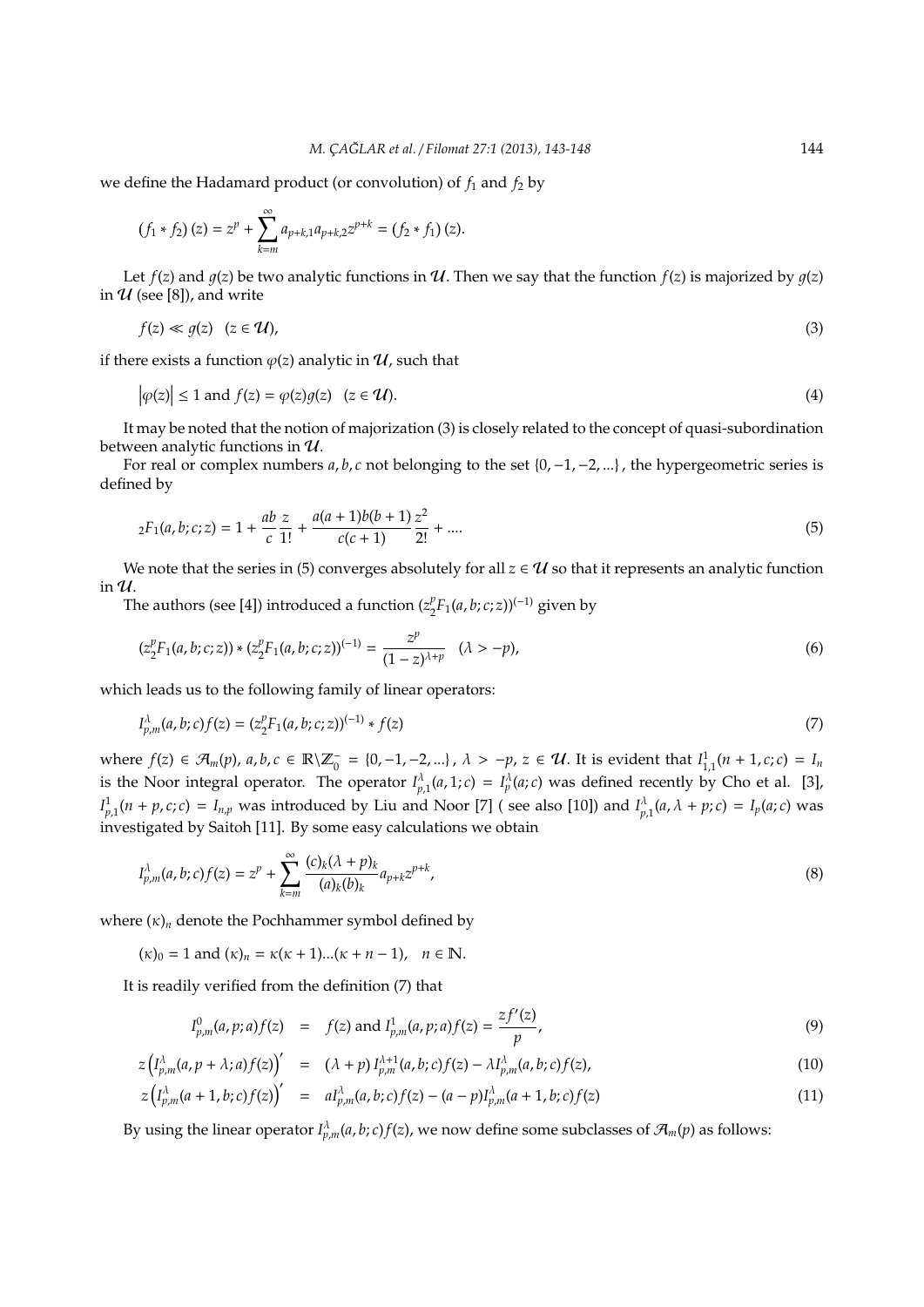**Definition 1.1.** A function  $f \in \mathcal{A}_m(p)$  is said to be in the class  $\mathcal{S}_{p,m}^{\lambda,j}(a,b,c;\gamma;A,B)$ , if and only if

$$
\frac{1}{p-\gamma} \left( \frac{z\left(I_{p,m}^{\lambda}(a,b;c)f(z)\right)^{(j+1)}}{\left(I_{p,m}^{\lambda}(a,b;c)f(z)\right)^{(j)}} - \gamma + j \right) < \frac{1+Az}{1+Bz} \quad (z \in \mathcal{U}), \tag{12}
$$

*where*  $\lambda > -p$ , −1 ≤ *B* <  $A$  ≤ 1, 0 ≤  $\gamma$  <  $p$ ,  $j$  ∈  $\mathbb{N}_0$  =  $\mathbb{N}$  ∪ {0} *and the real numbers a, b, c are not belonging to the set* {0,−1,−2, ...} .

We note that  $\mathcal{S}_{n1}^{\lambda,0}$  $p_{p,1}^{\lambda,0}(a,\lambda+p,a;\gamma;1,-1)\equiv \mathcal{S}_{p,1}^{0,0}(a,p,a;\gamma;1,-1)=\mathcal{S}_p^*(\gamma)$  and  $\mathcal{S}_{p,1}^{1,0}$  $\mathcal{F}_{p,1}^{(1,0)}(a,p,a;\gamma;1,-1) \equiv \mathcal{K}_p(\gamma)$  are the classes of *p*-valently starlike and *p*-valently convex functions of order γ in U, respectively. In particular, we denote S<sup>λ,j</sup><sub>p,m</sub>(a, b, c; γ; 1, −1) by S<sup>λ,j</sup><sub>n,m</sub>(a, b, c; γ). Furthermore, S<sup>1,0</sup><sub>1.1</sub>  $\int_{1,1}^{1,0}(k+p,c,c;\gamma;A,B)$  is the class introduced and studied by Cho [2];  $\mathcal{S}_{n1}^{1,0}$  $p_{p,1}^{1,0}(k+p,c,c;\gamma;A,B)$  is the class introduced and studied by Patel and Cho [10];  $\mathcal{S}^{\lambda,0}_{n,1}$  $P_{p,1}^{A,0}(\lambda + p, b, c; \gamma; A, B)$  is the class introduced and studied by Srivastava and Patel [12].

In [12], authors obtained their subordinate relations, inclusion relations, the integral preserving properties in connection with the operator  $I_{p,m}^{\lambda}(a,b;c)f(z)$  the sufficient conditions for a function to be in the class S λ,0 *<sup>p</sup>*,*m*(*a*, *b*, *c*; γ; *A*, *B*).

A mojorization problem for the class  $\mathcal{S}^*$  have been investigated by MacGregor [8], and Altıntaş et al. [1] generalized this result for *p*−valent starlike functions of complex order. Recently, Goyal and Goswami [5] and Goswami et al. [6] extented these results for the fractional derivative operator and a multiplier transformation, respectively. In the present paper we investigate a majorization problem for the class  $\mathcal{S}_{p,n}^{\lambda,j}(a,b,c;\gamma;A,B)$ , and we give some special ceses of our main result obtained for approciate choices of the parameters *a*, *b*, *c*, γ, *A*, *B*, *j*, λ, *n* and *p*.

#### 2. Majorization problem for the class  $\mathcal{S}^{\lambda, j}_{p, n}$ *p*,*m* **(***a*, *b*, *c***;** γ**;** *A*, *B***)**

We begin by proving the following main result.

**Theorem 2.1.** Let the function  $f \in \mathcal{A}_m(p)$ , and suppose that  $g(z) \in \mathcal{S}_{p,m}^{\lambda,j}(a,b,c;\gamma;A,B)$ . If  $\left( I_{p,m}^{\lambda}(a,b;c)f(z)\right)^{(j)}$  is majorized by  $\left(I_{p,m}^{\lambda}(a,b;c)g(z)\right)^{(j)}$  in  ${\cal U}$  for  $j\in \mathbb{N}_0$ , then

$$
\left| \left( I_{p,m}^{\lambda+1}(a,b;c)f(z) \right)^{(j)} \right| \leq \left| \left( I_{p,m}^{\lambda+1}(a,b;c)g(z) \right)^{(j)} \right| \quad \text{for } |z| \leq r_1,\tag{13}
$$

*where*  $r_1 = r_1(p, \gamma, \lambda, A, B)$  *is the smallest positive root of the equation* 

$$
|(\lambda + \gamma)B - (\gamma - p)A|r^3 - (\lambda + p + 2|B|)r^2 - (|(\lambda + \gamma)B - (\gamma - p)A| + 2)r + \lambda + p = 0,
$$
\n(14)

*where*  $\lambda > -p$ ,  $-1 \leq B < A \leq 1$ ,  $0 \leq \gamma < p$ .

*Proof.* Since  $g(z) \in S_{p,m}^{\lambda,j}(a,b,c;\gamma;A,B)$ , we find from (12) that

$$
\frac{1}{p-\gamma} \left( \frac{z\left(I_{p,m}^{\lambda}(a,b;c)g(z)\right)^{(j+1)}}{\left(I_{p,m}^{\lambda}(a,b;c)g(z)\right)^{(j)}} - \gamma + j \right) = \frac{1+Aw(z)}{1+Bw(z)},\tag{15}
$$

where  $w(z)$  is analytic in  $U$ , with  $w(0) = 0$  and  $|w(z)| < 1$  for all  $z \in U$ . From (15), we get

$$
\frac{z\left(I_{p,m}^{\lambda}(a,b;c)g(z)\right)^{(j+1)}}{\left(I_{p,m}^{\lambda}(a,b;c)g(z)\right)^{(j)}} = \frac{p-j+\left[\gamma\left(B-A\right)+Ap-Bj\right]w(z)}{1+Bw(z)}.\tag{16}
$$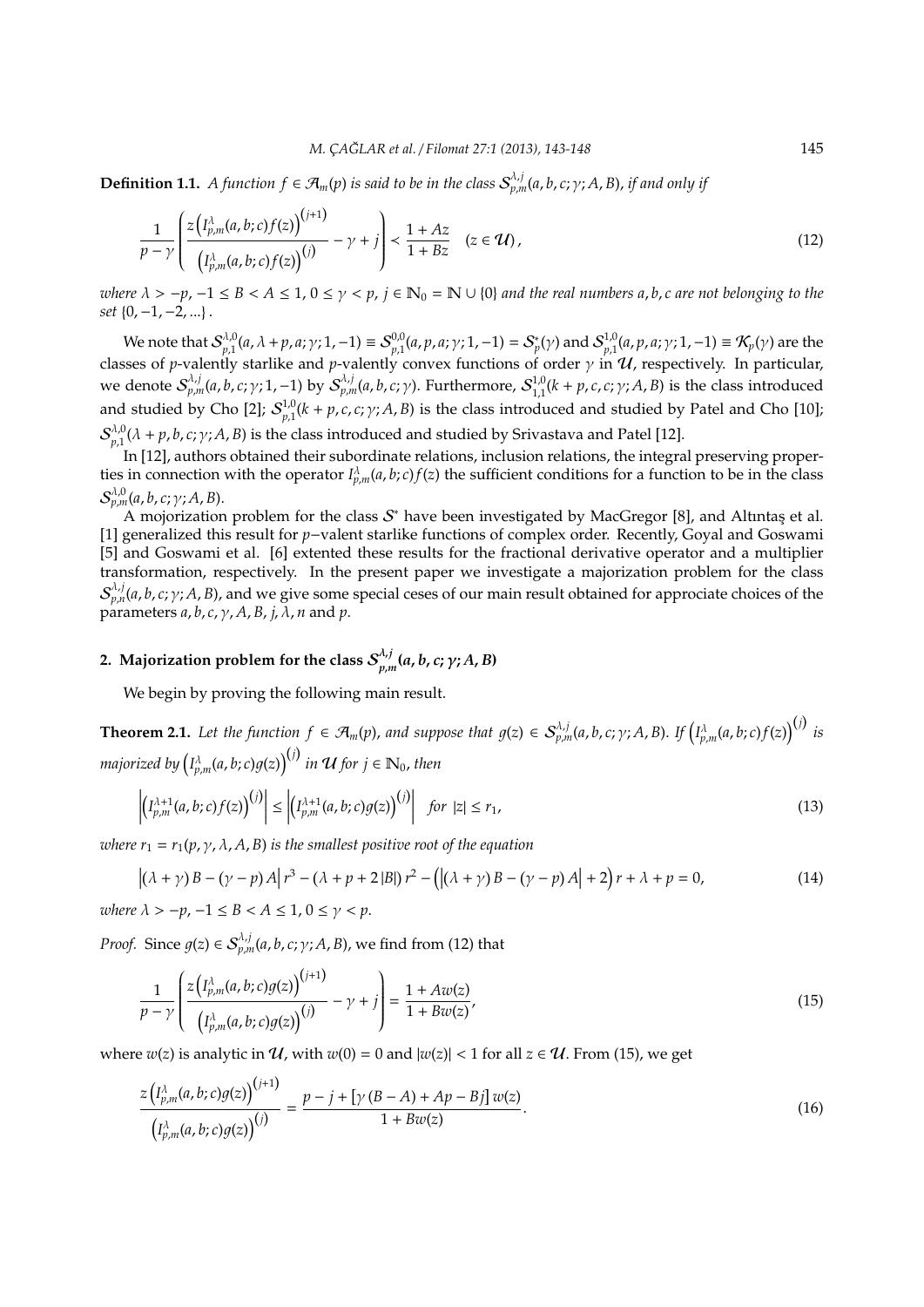Now, making use of the relation

$$
z(I_{p,m}^{\lambda}(a,b;c)g(z))^{(j+1)} = (\lambda + p)\left(I_{p,m}^{\lambda+1}(a,b;c)g(z)\right)^{(j)} - (\lambda + j)\left(I_{p,m}^{\lambda}(a,b;c)g(z)\right)^{(j)}
$$
(17)

from (16) we get

$$
\left(I_{p,m}^{\lambda}(a,b;c)g(z)\right)^{(j)}=\frac{(\lambda+p)\left(1+Bw(z)\right)}{(\lambda+p)+[\lambda B+\gamma (B-A)+Ap]w(z)}\left(I_{p,m}^{\lambda+1}(a,b;c)g(z)\right)^{(j)}.
$$

The above relation implies that

$$
\left| \left( I_{p,m}^{\lambda}(a,b;c)g(z) \right)^{(j)} \right| \leq \frac{(\lambda+p)(1+|B||z|)}{(\lambda+p)-|(\lambda+\gamma)B-(\gamma-p)A||z|} \left| \left( I_{p,m}^{\lambda+1}(a,b;c)g(z) \right)^{(j)} \right|.
$$
\n(18)

Since  $\left(I_{p,m}^\lambda(a,b;c)f(z)\right)^{(j)}$  is majorized by  $\left(I_{p,m}^\lambda(a,b;c)g(z)\right)^{(j)}$  in  $u$ , there exists an analytic function  $\varphi(z)$  such that )(*j*)

$$
\left(I_{p,m}^{\lambda}(a,b;c)f(z)\right)^{(j)} = \varphi(z)\left(I_{p,m}^{\lambda}(a,b;c)g(z)\right)^{(j)} \quad (z \in \mathcal{U})
$$
\n(19)

and  $|\varphi(z)| \leq 1$ . Thus we have

$$
z(I_{p,m}^{\lambda}(a,b;c)f(z))^{(j+1)} = z\varphi'(z)\left(I_{p,m}^{\lambda}(a,b;c)g(z)\right)^{(j)} + z\varphi(z)\left(I_{p,m}^{\lambda}(a,b;c)g(z)\right)^{(j+1)}.
$$
\n(20)

Using (17), in the above equation, we get

$$
\left(I_{p,m}^{\lambda+1}(a,b;c)f(z)\right)^{(j)} = \frac{z}{\lambda+p}\varphi'(z)\left(I_{p,m}^{\lambda}(a,b;c)g(z)\right)^{(j)} + \varphi(z)\left(I_{p,m}^{\lambda+1}(a,b;c)g(z)\right)^{(j)}.
$$
\n(21)

Thus, by noting that the Schwarz function  $\varphi(z)$  satisfies the inequality (see, e.g. Nehari [9])

$$
\left|\varphi'(z)\right| \le \frac{1 - \left|\varphi(z)\right|^2}{1 - |z|^2} \quad (z \in \mathcal{U}), \tag{22}
$$

and using (18) and (22) in (21), we get

$$
\left| \left( I_{p,m}^{\lambda+1}(a,b;c) f(z) \right)^{(j)} \right|
$$
\n
$$
\leq \left( \left| \varphi(z) \right| + \frac{1 - \left| \varphi(z) \right|^2}{1 - |z|^2} \frac{|z| (1 + |B||z|)}{(\lambda + p) - |(\lambda + \gamma)B - (\gamma - p)A||z|} \right) \left| \left( I_{p,m}^{\lambda+1}(a,b;c) g(z) \right)^{(j)} \right|,
$$
\n(23)

which upon setting

 $|z| = r$  and  $|\varphi(z)| = \rho \quad (0 \le \rho \le 1)$ 

leads us to the inequality

$$
\left| \left( I_{p,m}^{\lambda+1}(a,b;c)f(z) \right)^{(j)} \right| \leq \frac{\Theta(\rho)}{(1-r^2)\left[ (\lambda+p) - \left| (\lambda+\gamma)B-(\gamma-p)A \right| r \right]} \left| \left( I_{p,m}^{\lambda+1}(a,b;c)g(z) \right)^{(j)} \right|,
$$
\n(24)

where

$$
\Theta(\rho) = -r(1+|B|r)\rho^2 + (1-r^2)\left[\left(\lambda+p\right)-\left|\left(\lambda+\gamma\right)B-\left(\gamma-p\right)A\right|r\right]\rho + r(1+|B|r)
$$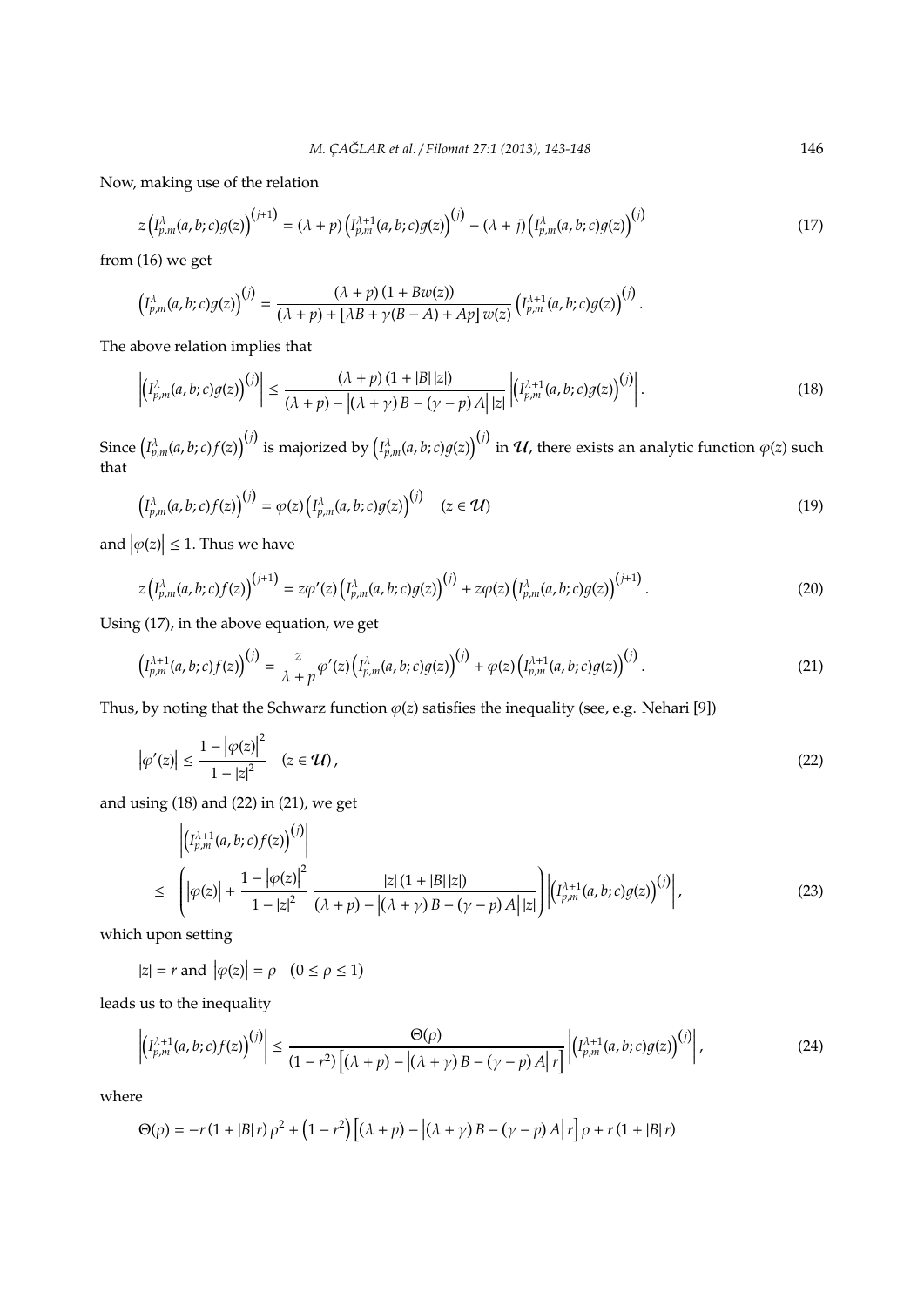takes its maximum value at  $\rho = 1$  with  $r = r_1(p, \gamma, \lambda, A, B)$  the smallest positive root of the equation (14). Furthermore, if  $0 \le \sigma \le r_1(p, \gamma, \lambda, A, B)$ , then the function

$$
\Phi(\rho) = -\sigma (1 + |B|\sigma) \rho^2 + (1 - \sigma^2) \left[ (\lambda + p) - |(\lambda + \gamma)B - (\gamma - p)A|\sigma \right] \rho + \sigma (1 + |B|\sigma)
$$

increases in the interval  $0 \le \rho \le 1$ , so that  $\Phi(\rho)$  does not exceed

$$
\Phi(1) = \left(1 - \sigma^2\right) \left[ \left(\lambda + p\right) - \left| \left(\lambda + \gamma\right)B - \left(\gamma - p\right)A \right| \sigma \right].
$$

Therefore, from this fact, (24) gives the inequality (13).  $\Box$ 

Setting  $A = 1$  and  $B = -1$  in Theorem 2.1, equation (14) becomes

$$
\left|2\gamma + \lambda - p\right| r^3 - \left(\lambda + p + 2\right) r^2 - \left(\left|2\gamma + \lambda - p\right| + 2\right) r + \lambda + p = 0. \tag{25}
$$

We see that  $r = -1$  is one of the roots of this equation, and the other two roots are given by

$$
\left|2\gamma + \lambda - p\right| r^2 - \left(\left|2\gamma + \lambda - p\right| + \lambda + p + 2\right)r + \lambda + p = 0,
$$

so we can easily find the smallest positive root of (25). Hence, we have the following result:

**Corollary 2.2.** Let the function  $f(z) \in \mathcal{A}_m(p)$  and suppose that  $g(z) \in \mathcal{S}_{p,m}^{\lambda,j}(a,b,c;\gamma;1,-1)$ . If  $\left( I_{p,m}^{\lambda}(a,b;c)f(z) \right)^{(j)}$  is majorized by  $\left(I_{p,m}^{\lambda}(a,b;c)g(z)\right)^{(j)}$  in  ${\cal U}$  for  $j\in \mathbb{N}_0$ , then

$$
\left|\left(I_{p,m}^{\lambda+1}(a,b;c)f(z)\right)^{(j)}\right|\leq \left|\left(I_{p,m}^{\lambda+1}(a,b;c)g(z)\right)^{(j)}\right|\ \ for\ \ |z|\leq r_1,
$$

*where*

$$
r_1 = \frac{\delta - \sqrt{\delta^2 - 4\left|2\gamma + \lambda - p\right|(\lambda + p)}}{2\left|2\gamma + \lambda - p\right|}
$$

 $\text{with } \delta = |2\gamma + \lambda - p| + \lambda + p + 2, \lambda > -p, 0 \le \gamma < p.$ 

As a special case of Corollary 2.2, when  $b = 1$  and  $m = 1$  we obtain the following result for the operator Cho-Kwon-Srivastava  $I_p^{\lambda}(a;c)f(z)$ :

**Corollary 2.3.** Let the function  $f(z) \in \mathcal{A}(p)$  and suppose that  $g(z) \in S_{p,1}^{\lambda,j}(a,1,c;\gamma;1,-1)$ . If  $(I_p^{\lambda}(a;c)f(z))^{(j)}$  is majorized by  $\left(I_p^\lambda(a;c)g(z)\right)^{(j)}$  in  $\mathcal U$  for  $j\in\mathbb N_0$ , then

$$
\left|\left(I_p^{\lambda+1}(a;c)f(z)\right)^{(j)}\right| \leq \left|\left(I_p^{\lambda+1}(a;c)g(z)\right)^{(j)}\right| \text{ for } |z| \leq r_1,
$$

*where*

$$
r_1 = \frac{\delta - \sqrt{\delta^2 - 4\left|2\gamma + \lambda - p\right|(\lambda + p)}}{2\left|2\gamma + \lambda - p\right|}
$$

 $\text{with } \delta = |2\gamma + \lambda - p| + \lambda + p + 2, \lambda > -p, 0 \le \gamma < p.$ 

For  $\lambda = \gamma = 0$ ,  $a = c$  and  $j = p = 1$  Corollary 2.3 reduces to the following result:

**Corollary 2.4.** [8] Let the function  $f(z) \in \mathcal{A}$  be analytic and univalent in  $\mathcal{U}$  and suppose that  $g(z) \in \mathcal{S}^*$ . If  $f(z)$  is *majorized by*  $g(z)$  *in*  $U$ , *then* 

$$
\left|f'(z)\right| \le \left|g'(z)\right| \quad \text{for } |z| \le 2 - \sqrt{3}.
$$